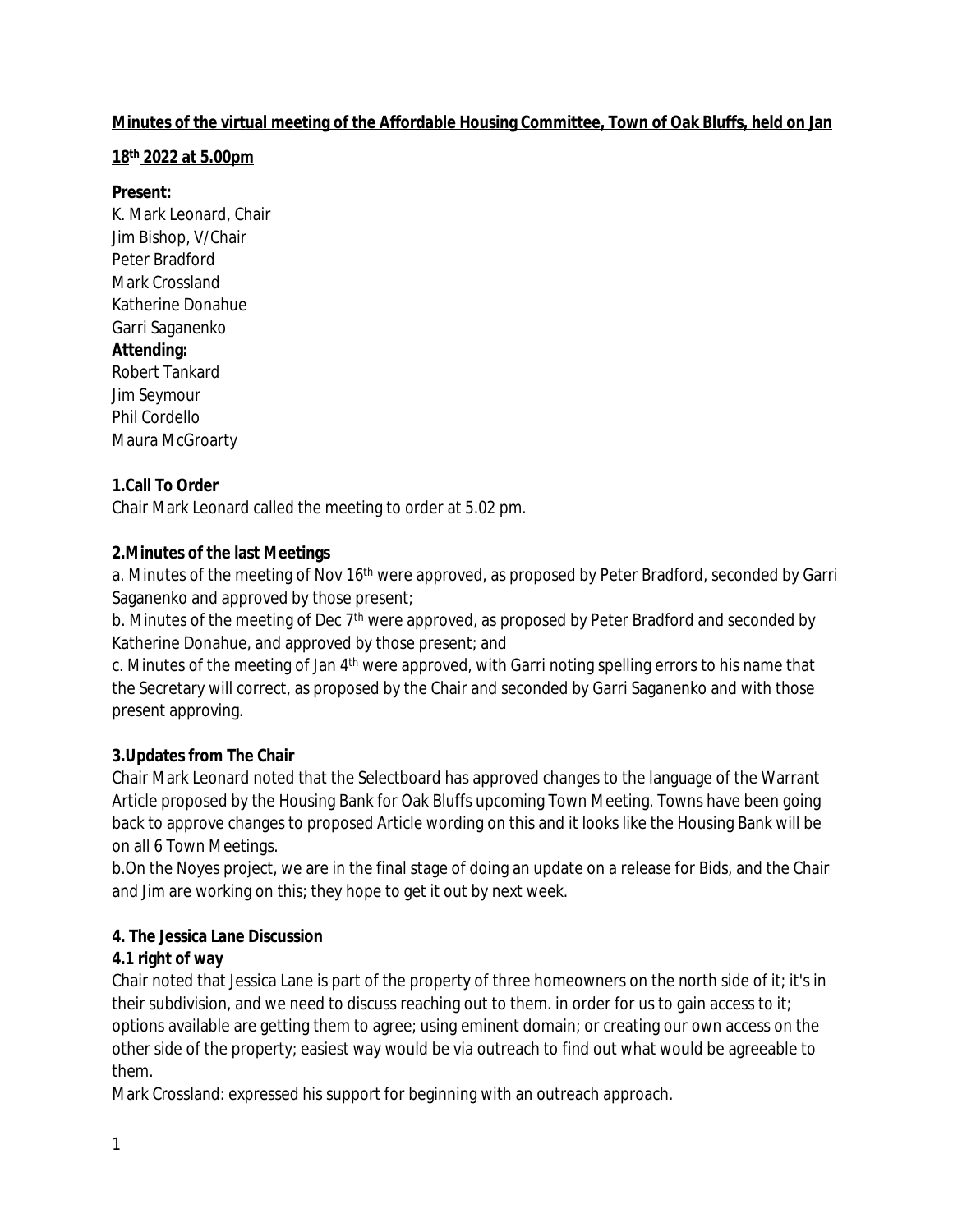Chair: we can try for an agreement on an easement.

Pete: said that he had checked on easements, and that the Town could accept a private way as a public way, which would include the maintenance of said road; perhaps we could suggest this.

Chair: would the Town then have to buy that property?

Pete: is it a road on a subdivision?

Chair: it's on a subdivision.

Pete: was of the opinion that we would not have to buy it from them, and gave the example of Lagoon Heights.

Chair: and the process for that?

Pete: it would have to go to Town Meeting.

Chair: any other comments on right of way? If none, let's go on.

## **4.2 Overall development**

Chair: on the front, we have the Veterans supportive housing project; the rear of the Lot has some  $2 - 2$  $\frac{1}{2}$  acres; what are our options on the best use of this - for affordable or work force housing? Pete: is this something we need to do now or could it wait on future housing needs? Chair: we could do that.

Pete: we're not asking the Veteran's project developer to work on this, so we could wait.; it might make sense to go with baby steps with the neighbors.

Mark Crossland: has anyone reached out to the neighbors?

Chair: we haven't yet and need to talk about it; at the last meeting Katie volunteered to assist with reaching out to the abutters; we need to talk it through and get a game plan together.

Garri: agreed with Pete about moving one step at a time; if we take it slow we might not alarm the abutters; Garri also expressed a view towards home ownership for the backlot project.

Katie: baby steps are good; but if we're going to the abutters about access needs, they need the big picture before they agree to anything; their concerns will be about what the intent is, and what comes next;

Chair: we can share what we have in mind ie a few houses in the back.

Pete: we can't really get into specifics until we've consulted with the Selectboard so that we know what they want; so we're not in a position to say much; we've got a 3 acre zoning area proposal here, with 2 houses in the front of the Lot set aside for the Veteran's.

Maura: can't be open ended when it's a right of way issue and people would want to know which direction we're heading; there's development around the corner coming at them as it is.

Pete: we need to establish the number of kerb cuts we are looking at - one for the Veterans project; one more for the back?

Chair: we will have no more than 4 houses at the back; the max size would be that of a 3 bedroom. Pete: 2 houses and 1 accessory unit on each one would work.

Mark Crossland: whatever it is, we need to let the neighbors know what the limits are.

Maura: is there a Bylaw about the number of kerb cuts allowed and the linear footage that applies.

Mark Crossland: from the Main Road its 150 linear feet; on a secondary road like Jessica Lane we could check per the linear number of feet; think we would need one additional kerb cut - one for the Veterans and one for the back.

Chair: If we can use Jessica Lane then all we would need is a single kerb cut; we're looking to do no more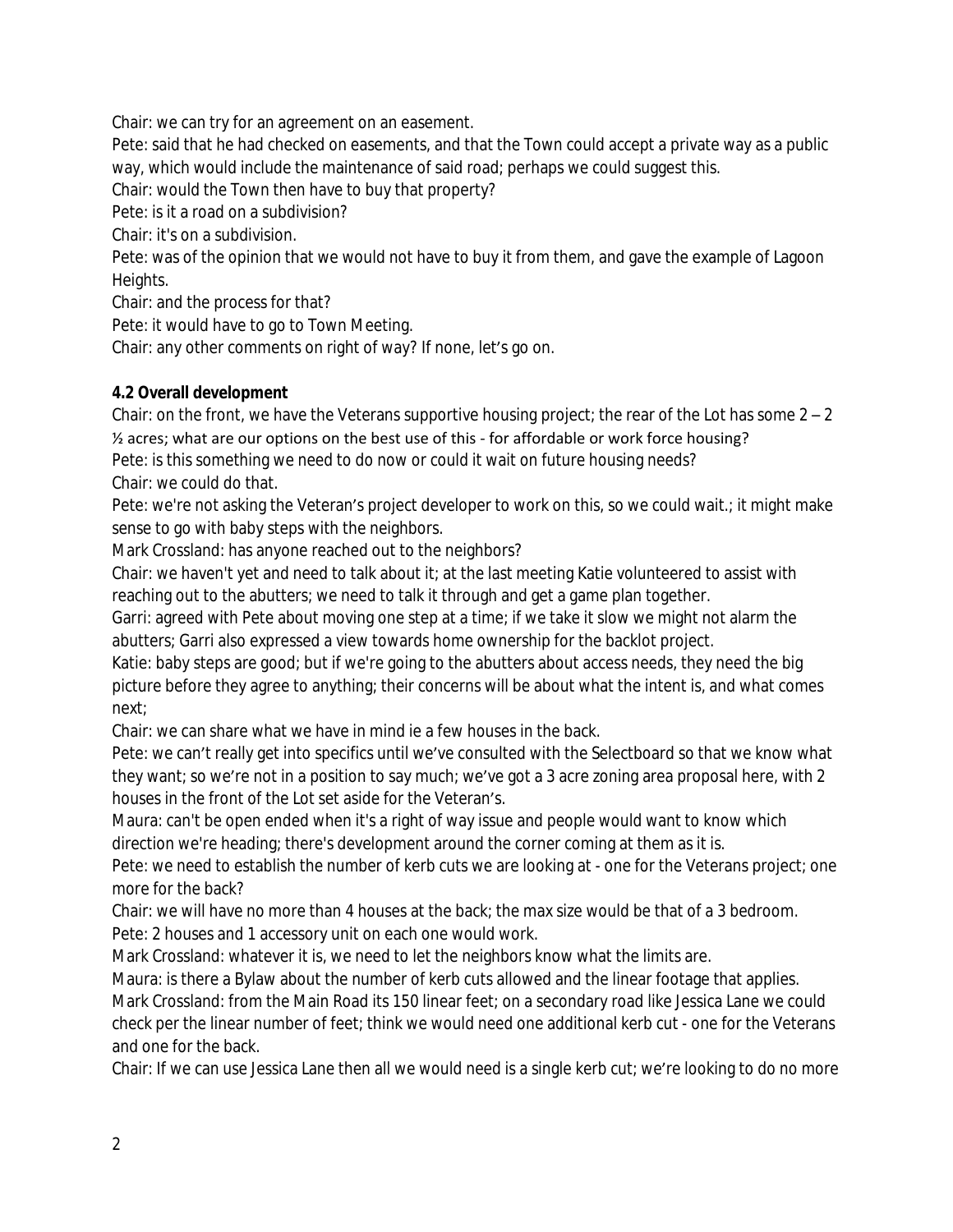than 2 primary and possibly 2 accessory apartments, but also pending septic requirements that might apply.

Chair to Katie: is our discussion thus far clear enough to work with for outreach? Katie: yes.

Chair: any other comments? hearing none, let's move on.

# **4.3 The Veteran's RFP**

Chair: noted that the draft RFP had gone out to all members; more a matter of boilerplate guidance , pages 3 - 5, than a hard and fast statement; comments?

Pete: noted that the RFPO describes the facility as being alcohol free? A Veteran's requirement?

Chair: yes.

Garri: is this transitional housing for Veterans, post active duty?

Chair: yes, from service to civilian life; duration as needed; a supportive enterprise.

Pete: also for elderly Veterans who need housing & help?

Chair: as per demonstrated need.

Pete: it would include end of life situations then?

Chair: true; intent is to provide a temporary solution to demonstrated need.

Jim: idea is that the place is available for at least 2 years to a person; if they're elderly, they can use the transition period to apply to other affordable housing options like Island Elderly Housing;

Garri: so they will be substance free; and folk will take part in building cleaning etc? will there be a group or persons in charge of the property?

Jim: administration will be handled by the Cape & Islands Veterans Association.

Mark Crossland: and they would manage and be on island? Would they need housing?

Jim: the Cape group have their own people; I will double check come my next meeting with them.

Chair: they will run buildings and maintenance; and they will also have local volunteers, like Bob Tankard et al.

Mark Crossland: since they have their own folk here to help manage, they will decide the transition period then.

Chair: yes; they will evaluate and decide on who stays and who goes and when they go.

Pete: they will have an on site person then?

Jim: no; that's why we have MVCS support.

Pete: what about enforcement mechanisms?

Jim: will get info on that; will be up to the Cape & Island guys.

Pete: no on site person, no enforcement.

Jim: they will have max help available from Veterans Services, and from others like Tom Bennett and Bob Tankard; there is also a new Veterans Agent appointed to the Island.

Pete: and the management team is on MV?

Mark Crossland: with the number of volunteers on the island, won't be an issue.

Chair: agrees with Pete on the 'alcohol free' control issue vs a beer on a friday night; we'll get more clarity on it.

Garri: will there be accessible units on the first floor to serve disabled veteran's better? Jim: we've discussed having 2 units…

Chair: there are different levels of accessibility, from being fully accessible to a wheelchair… Jim: ramps; a 60 inch turnaround in the bathroom; a slide-in shower….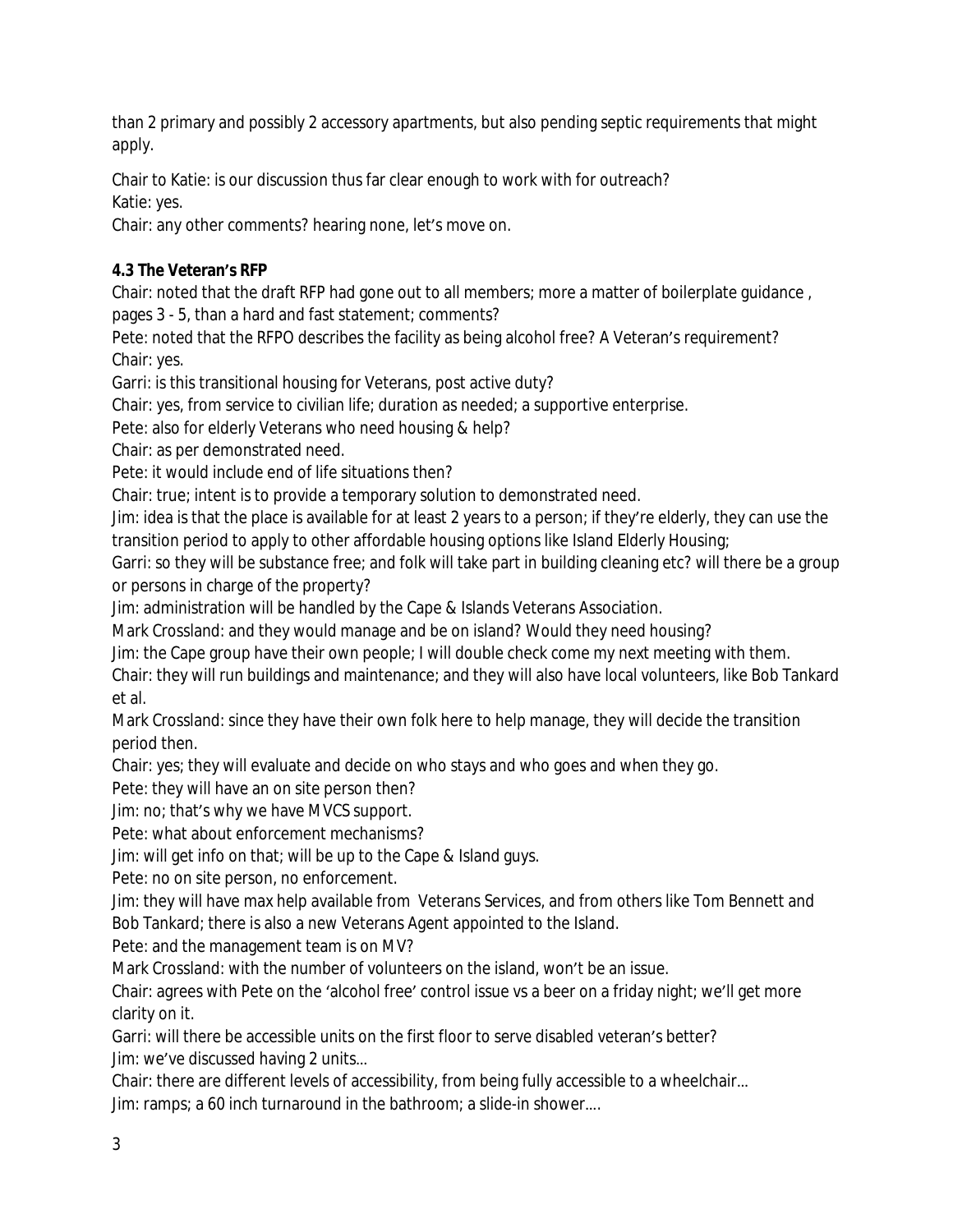Pete: we could add to the RFP that two 1<sup>st</sup> floor units will be ADA compliant.

Chair & Jim noted agreement to Pete's suggestion.

Garri: will Veterans needing assistance, and tenants to the ADA units, need a caregiver?

Jim: the idea with having two 2 bedroom units is that we are allowing space for a live-in caregiver;

JIm brought up the issue of abutter's, subdivisions and our project's right of way; Pete referred him to the earlier part of the meeting (4.1) and summarized that briefly.

Pete moving on: common practice for a Town on private way to public way conversion is a possibility; but it is abutter property, so it is their right.

Mark Crossland: will follow up and talk with Richie Combra on this.

Jim: we're talking about the front half – a walkway to the bus stop should be okay;

Garri: we should work for Veterans input on this; hash out the accessibility issues; the grades of accessibility; the costs involved i.e for full ADA, and knowing what it entails.

Jim: the developer will need to understand this; it is needed, and it can be done; we will get a clearer idea when we get to bidding; IHT and irs contractors for example, know the drill.

Chair: Section 521 is a full section on this – ADA requirements in the State of Massachusetts.

Jim: Yup. The State code is clear on specifics about ADA acceptable apartments.

Mark Crossland: Developers know the Codes on ADA issues

Chair: as with the Southern Tier project, accessibility and changing the grade of the land - the developer can use landscaping to resolve some of the issues even.

Maura: A question on financing – who owns this? The Town?

Chair: The RFP is similar to Southern Tier - we will lease the property; the developer will own the house. Maura: and affiliation with MVCS? For administrative functions?

Jim: No office in the building, so no zoning change needed; maybe an open area with a computer and also for counseling; an area also for folks to sit and talk.

Maura: no setting up of administrative structure that duplicates what the Town has done and is already funded;

Jim: not with this case; Veterans Administration will cover most of it, if not all;

Chair: there will be no full time office space; just some space for counseling etc, more like a community room.

Pete: question: is the property taxable? i.e. as to the value of the affordable unit? As the Cape & Islands Veterans Group is a non-profit, is it tax exempt?

Chair: It would be, but a reduced rate may be possible based on the value of the property being deed restricted or based on the amount of rental income it's collecting.

Pete: And the Cape & Islands group will collect rent?

Chair: yes. If there are no further questions, we will move on.

## **4.4 Abutter Outreach**

Chair: Katie has volunteered to help with this; we have discussed it; now we need to work out the outreach to both sides of the abutters in the entire area.

Jim: one of the guys from the Quantapog area is also a member of the Veterans Group construction committee, so we have a genuine neighborhood input source involved.

Pete: do we have a date for the RFP to go out?

Chair: once we've gotten the right of way issue handled effectively, we can go ahead with the RFP. Mark Crossland: will talk to Richie about this.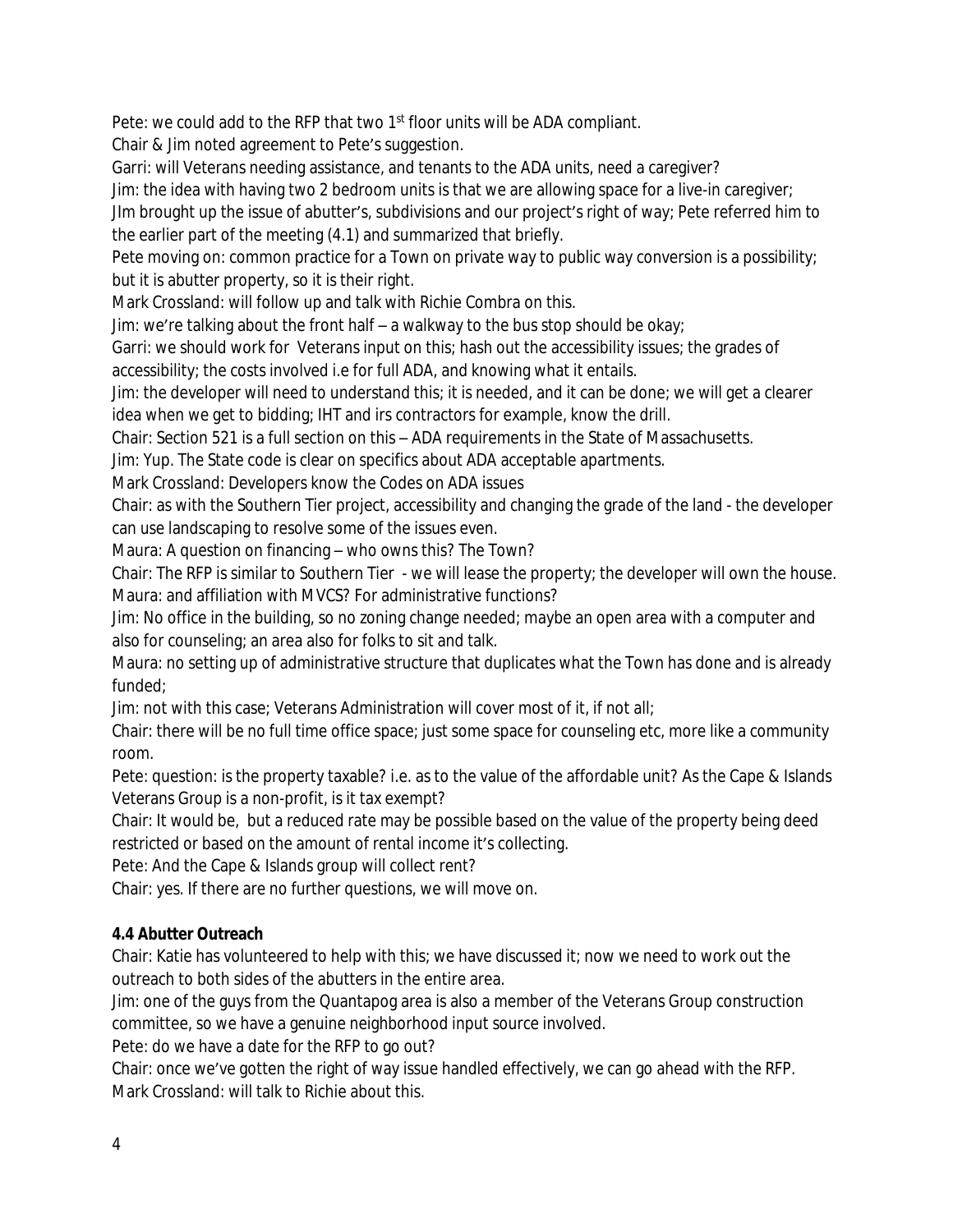Pete: any input from Town Counsel?

Chair: referred to his own earlier comments about the 3 alternatives available – these had come from Town Counsel M.Goldsmith. He also said the best thing to do was outreach with the abutters to see where they are on this.

Pete: neighbors may not be enthusiastic to know that their road is involved; a kerb cut is not so bad; but we may need another in the future?

Jim: we must keep the project cost tight in order to get it done right; all we need is a road for access to the back half.

Maura: how far in does the road need to go?

Pete: it opens up all the way, just as it is shown on paper.

Maura: and on the right side?

Pete: there's a cul-de-sac there.

Chair: asks if Katie has any comments?

Katie: will draft a letter and forward same to the Chair; Katie also feels it will be hard to get abutter approval; feels it will be easier to do the '1<sup>st</sup> step and then go from there.

Jim: perhaps we can take the approach that this project is good for the Town and for our Veterans; Pete: at minimum, the kerb cut will help.

Mark Crossland: we needn't have a 2nd kerb cut; put the first one in – and it will cover about 100 feet in, so it's not intrusive; then the 2<sup>nd</sup> one will need to be between Quantapog and Jessica Lane – but there's just not enough room. I would take that approach first.

Pete: we should get the abutters in for the next meeting?

Jim: at least make contact – share the proposal with the largest number possible; an entrance at Jessica lane? If it goes okay then we move; if not, it becomes necessary to find a different way.

Pete: all we're proposing is a kerb cut.

Mark Crossland: do we need to know this before the 22nd? That's when we're putting this out? Chair: No; we'll get the abutters' approval first.

Mark Crossland: will talk with Richie tomorrow; it's the 1<sup>st</sup> driveway on the right; the tar road is the Town's; the road going all the way through is private?

Chair: Jessica Lane is totally private;

Mark Crossland: Katie can tell them about the 100 feet in with the Town taking over the maintenance, and see how they will take it….

Jim: the Town or the developer can join the road association for 'x' number of years, pay the annual fee; no paved road;

Mark Crossland: and we can have the Veterans or their people maintain it?

Jim: have them join the association.

Pete: Katie's outreach is the first step….

Chair: Katie and the Chair will work on the abutter outreach letter; we can invite them to the next meeting for further discussion.

Pete: before the RFP, we certainly need a meeting with the abutters; we need to notify them by certified mail so no one says later they were blindsided by the process.

Jim: the Town Clerk can reach out to the abutters within 300 feet of the project site

Mark Crossland: to the immediate abutters first…

Chair: in the initial mailing we can provide Zoom meeting info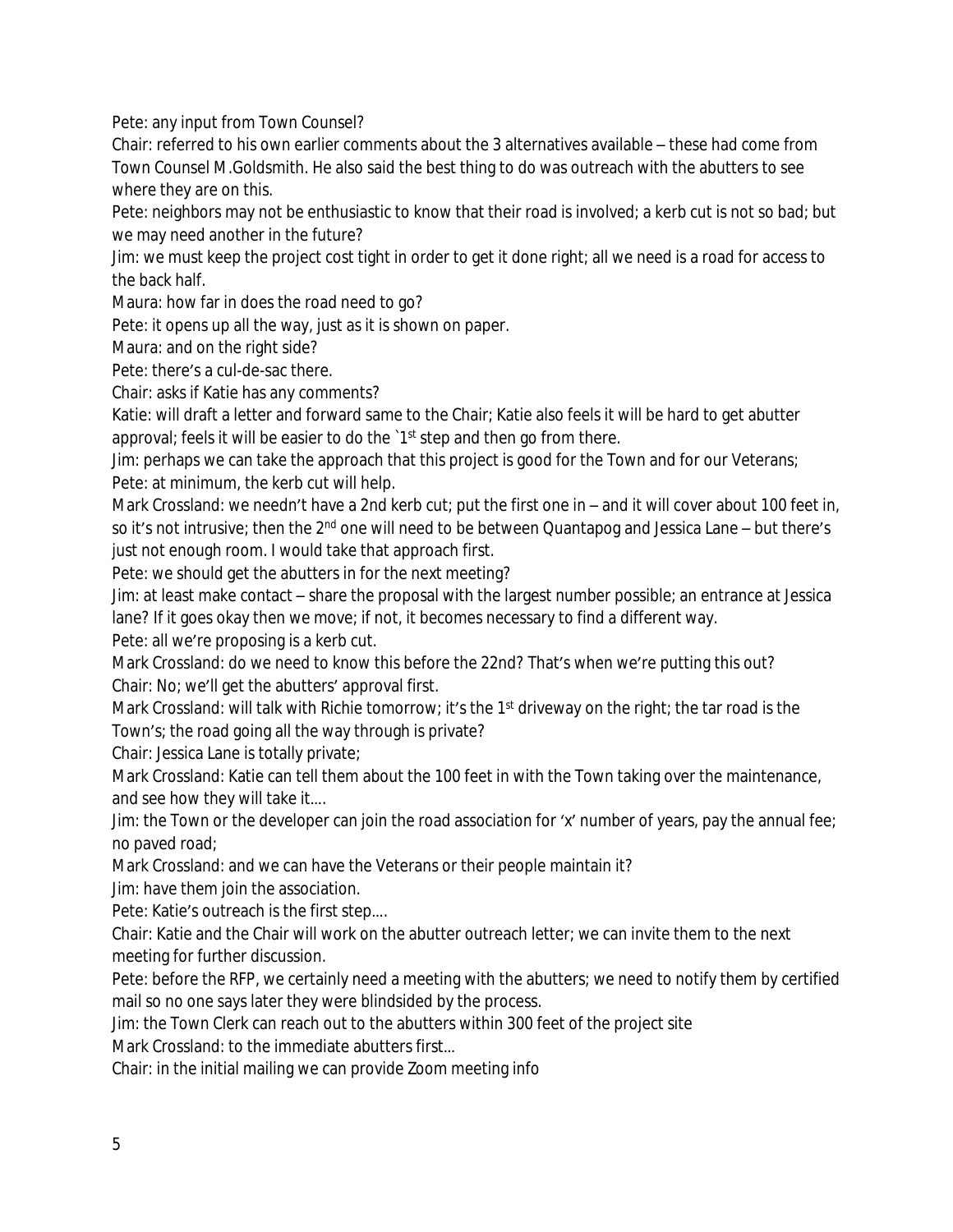Pete: pick the date; state it will be by Zoom; print and send out by certified mail which will have a good response as vs normal mail.

Mark Crossland: we get a list of abutters within 300 feet for Katie and the Chair, to respond to Pete: thanks to the Chair for all the work on this.

## **5. Member Updates**

Pete: a Q – on the Town Meeting vote on the Housing Bank issue – and our position?

Chair: will get updated language, as approved by the Selectboard, so we all can review same; when we look at the big picture, as from our HPP perspective, there are opportunities for us.

Jim: it's still a Catch 22 situation when it comes to bonding.

Chair: agreed; but there is also the side of possible income to the Trust; with revised terms, it takes no more than 3 years to get out should we decide to; but it also affects tax rates, lowers the value of homes; and we must consider the Selectboard's position in determining ours.

Garri: a Q – on possible zoning changes? At State level, there are terms to adopt that cover not needing special permits?

Mark Crossland: we're still working on the language; some of the terms are difficult to enforce; so we're also looking at what other Towns like Aquinnah are doing;

Chair: yup. Building is almost easy by comparison when it comes to enforcement; how to get regulation carried out properly in accordance with permits.

Pete: West Tisbury has managed enforcement per their By Laws, and is self-reporting.

Chair: Housing Authority did this before, but it was hard to enforce.

Garri: on ADU's.

Pete: zoning for affordable housing?

Mark Crossland: not yet.

Pete: the frontage issue of 5000 feet?

Mark Crossland: again, the enforcement issue.

Pete: and the home ownership issue

Chair: as well as the wastewater issues also; small Lots, and the size of the houses depending. As with CWMP. Other comments?

## **6. No public comment**

## **7. Adjournment**

There being no further business, Chair looked to a motion of adjournment; so proposed by Jim Bishop, seconded by Mark Crossland. Chair Mark Leonard then declared the meeting adjourned.